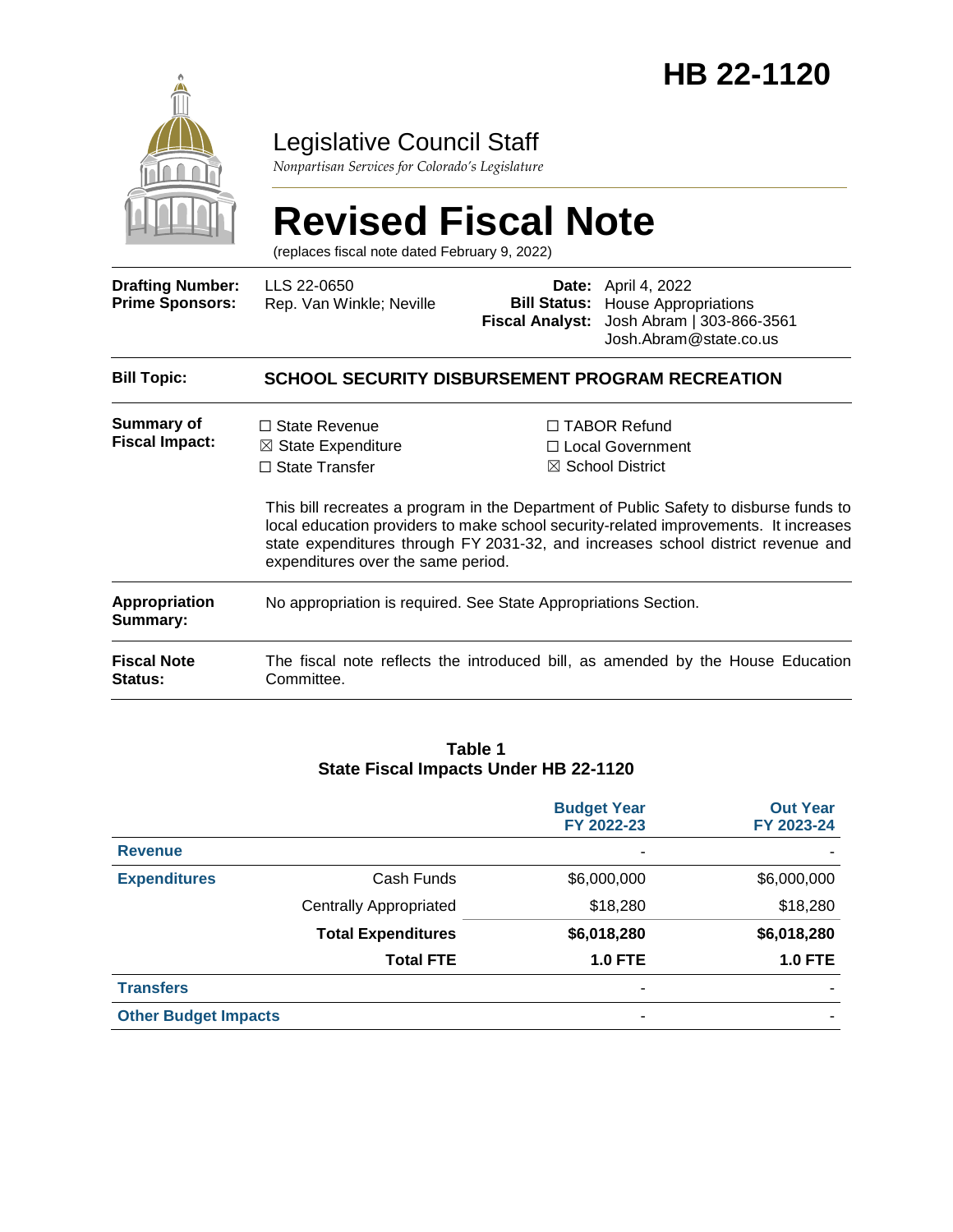## Page 2<br>April 4, 2022 **HB 22-1120**

### **Summary of Legislation**

This bill recreates the School Security Disbursement Program in the Department of Public Safety (DPS). The program provides funding to local education providers (LEPs) and eligible nonprofit entities to improve security in public schools. The program is repealed effective July 1, 2032.

The DPS shall disburse money to applicants from money credited to the School Security Disbursement Cash Fund, created in House Bill 22-1243, a bill currently under consideration by the General Assembly. This bill requires that the department distribute the money credited to the fund as quickly as practicable based on the receipt of qualifying applications.

An LEP or other eligible entity must apply to the DPS for funding and provide specified information in the application. The DPS must review and approve applications and disburse funds. Funds may be used for:

- capital construction to improve the security of a public school facilities or vehicles;
- training for threat assessment;
- training for peace officers on interactions with students; and
- staff training
- programs to help students become more resilient; and
- developing best practices related to a school safety incident response.

Grantees that received funds in the previous school year must report to the DPS the amount received, the source and amount of any matching funds, and the purposes for which the funds were used. Beginning in January 2024, the DPS must include a summary of the program's outcomes in its annual SMART Act hearing and prepare a written report for the education committees of the General Assembly.

### **State Expenditures**

This bill increases state cash fund expenditures for DPS by \$6.0 million annually for ten years, from FY 2022-23 through FY 2031-32. State expenditures are shown in Table 2 and are based on an assumed \$6.0 million annual transfer to the School Security Disbursement Program Cash Fund created in HB 22-1243.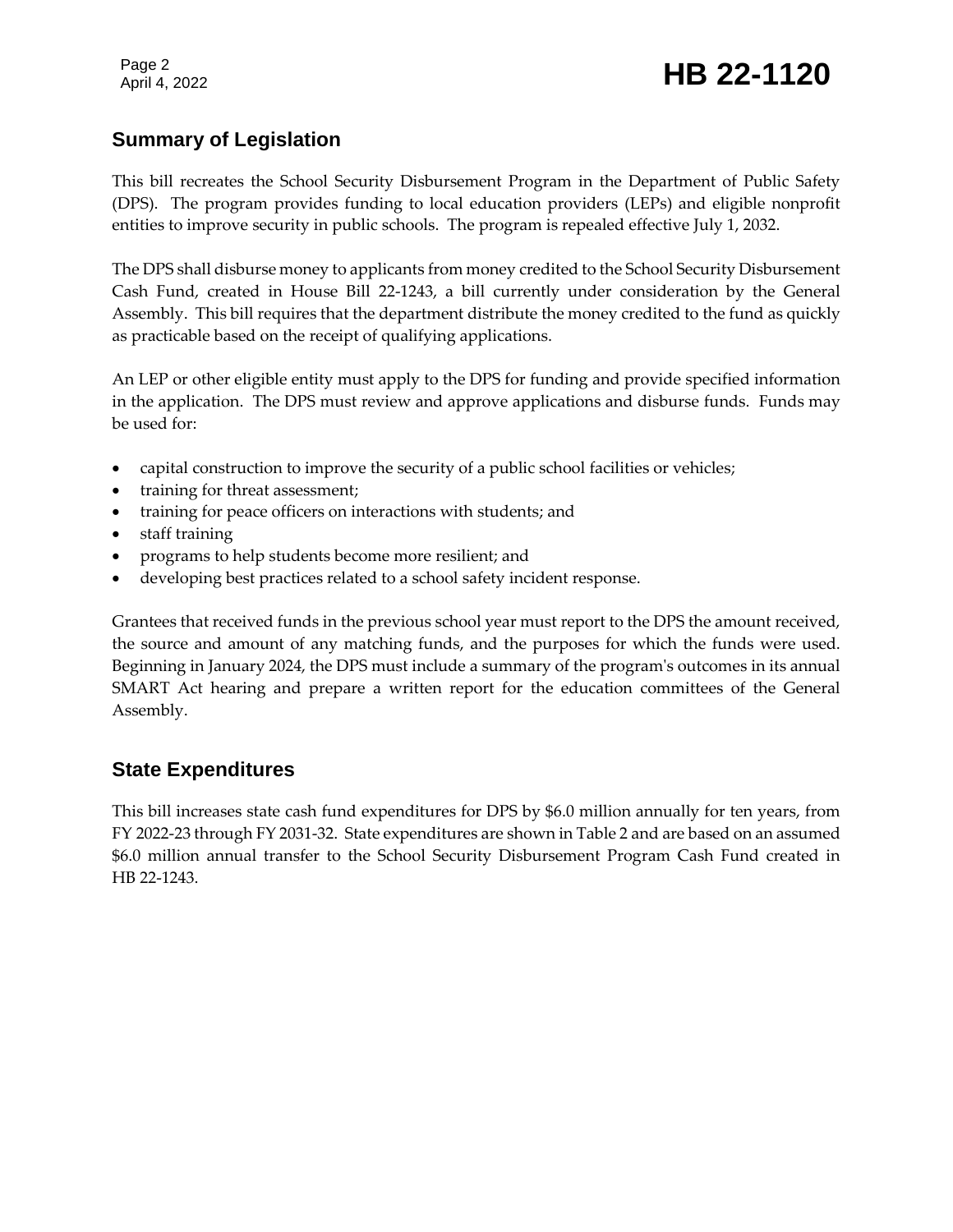### Page 3<br>April 4, 2022 **HB 22-1120**

| Table 2                              |  |  |  |  |  |
|--------------------------------------|--|--|--|--|--|
| <b>Expenditures Under HB 22-1120</b> |  |  |  |  |  |

|                                           |                   | FY 2022-23     | FY 2023-24     |  |
|-------------------------------------------|-------------------|----------------|----------------|--|
| <b>Department of Public Safety</b>        |                   |                |                |  |
| <b>Personal Services</b>                  |                   | \$92,059       | \$92,059       |  |
| <b>Operating Expenses</b>                 |                   | \$1,350        | \$1,350        |  |
| <b>Capital Outlay Costs</b>               |                   | \$6,200        |                |  |
| <b>School Safety Disbursements</b>        |                   | \$5,900,391    | \$5,906,591    |  |
| Centrally Appropriated Costs <sup>1</sup> |                   | \$18,280       | \$18,280       |  |
| FTE - Personal Services                   |                   | $1.0$ FTE      | $1.0$ FTE      |  |
|                                           | <b>Total Cost</b> | \$6,018,280    | \$6,018,280    |  |
|                                           | <b>Total FTE</b>  | <b>1.0 FTE</b> | <b>1.0 FTE</b> |  |

<sup>1</sup> *Centrally appropriated costs are not included in the bill's appropriation.*

**Administration.** To administer the disbursement program, the DPS will add 1.0 FTE Grant Administrator to update program rules and application forms, conduct outreach, provide technical assistance to grantees, coordinate the application process, review and award grants, prepare reports, and conduct other administrative tasks. If improvements are made to school facilities, workload may also increase for the Division of Fire Prevention and Control to conduct additional plan reviews and inspections. If additional appropriations are required for the division, they will be addressed through the annual budget process.

**School safety distributions.** The remaining \$5.9 million will be distributed annually to eligible LEPs and non-profits.

#### **School District**

This bill increases revenue and expenditures for LEPs that apply for school security-related funding. The size of the impact depends on the number of requests made to DPS, and whether or not matching funds are provided. Workload will also increase to prepare applications and submit reports.

### **Effective Date**

The bill takes effect upon signature of the Governor, or upon becoming law without his signature, except that disbursements from the program cash fund only takes effect if HB 22-1243 becomes law and takes effect on the effective date of this act, or House Bill 22-1243, whichever is later.